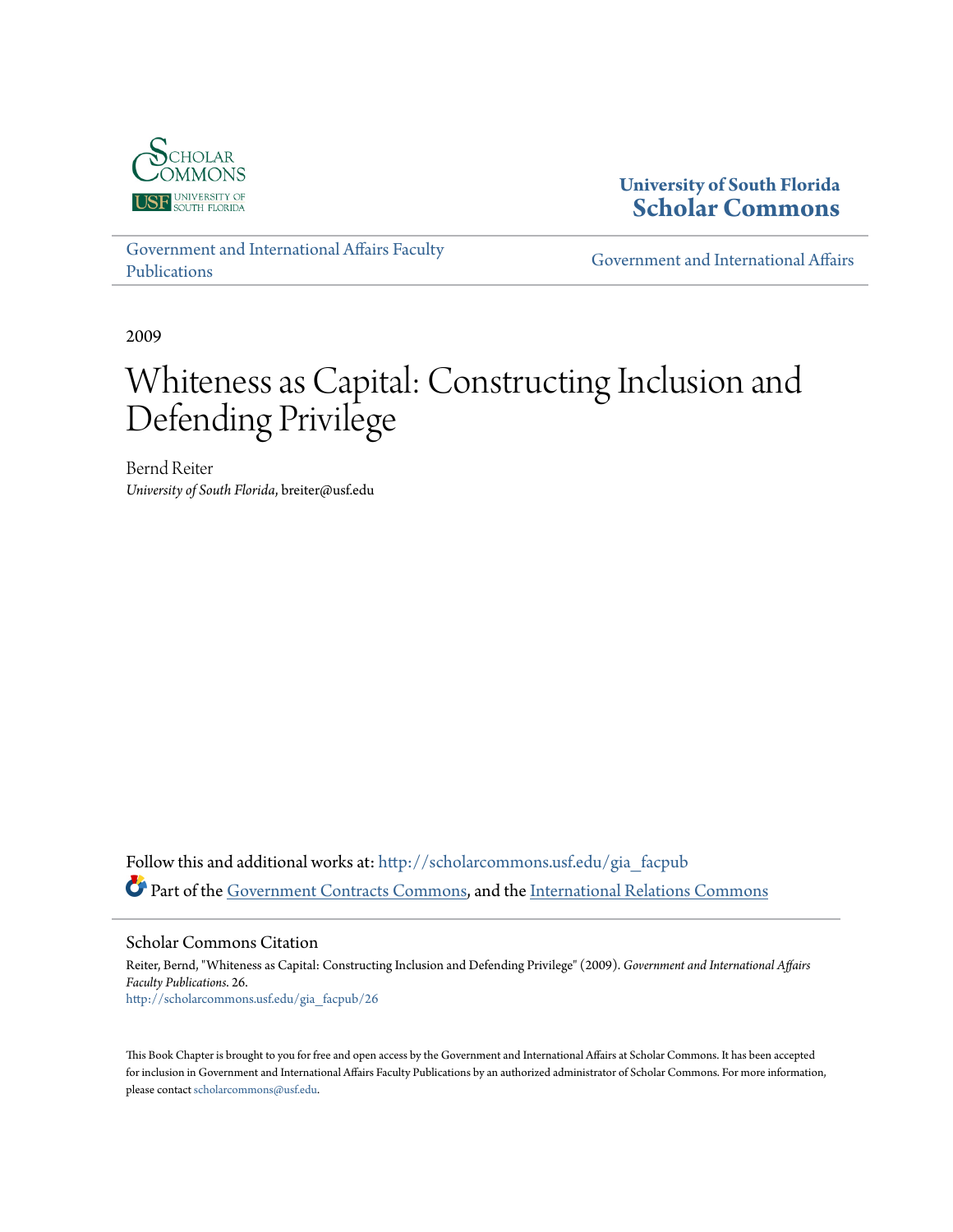## Brazil's New Racial Politics

EDITED BY Bernd Reiter Gladys L. Mitchell



boulder london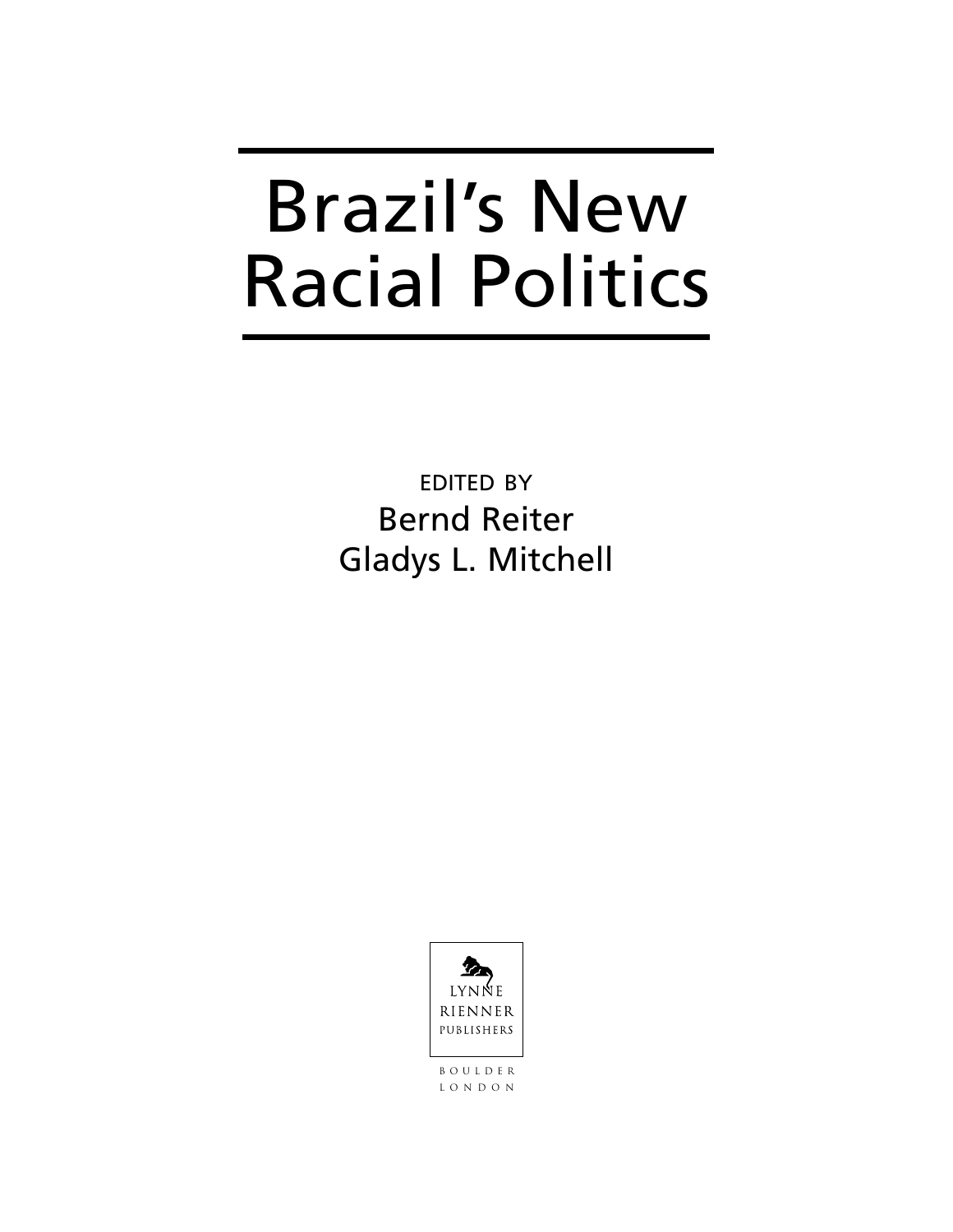Published in the United States of America in 2010 by Lynne Rienner Publishers, Inc. 1800 30th Street, Boulder, Colorado 80301 www.rienner.com

and in the United Kingdom by Lynne Rienner Publishers, Inc. 3 Henrietta Street, Covent Garden, London WC2E 8LU

© 2010 by Lynne Rienner Publishers, Inc. All rights reserved

#### **Library of Congress Cataloging-in-Publication Data**

Brazil's new racial politics / edited by Bernd Reiter and Gladys L. Mitchell. p. cm. Includes bibliographical references and index. ISBN 978-1-58826-666-8 (hardcover : alk. paper) 1. Racism*—*Brazil. 2. Minorities*—*Brazil*—*Political activity. 3. Brazil*—*Race relations*—*Political aspects. I. Reiter, Bernd, 1968– II. Mitchell, Gladys L., 1978– F2659.A1B74 2009 305.800981*—*dc22

2009014226

#### **British Cataloguing in Publication Data**

A Cataloguing in Publication record for this book is available from the British Library.

Printed and bound in the United States of America

 $\circledcirc$ 

The paper used in this publication meets the requirements of the American National Standard for Permanence of Paper for Printed Library Materials Z39.48-1992.

5 4 3 2 1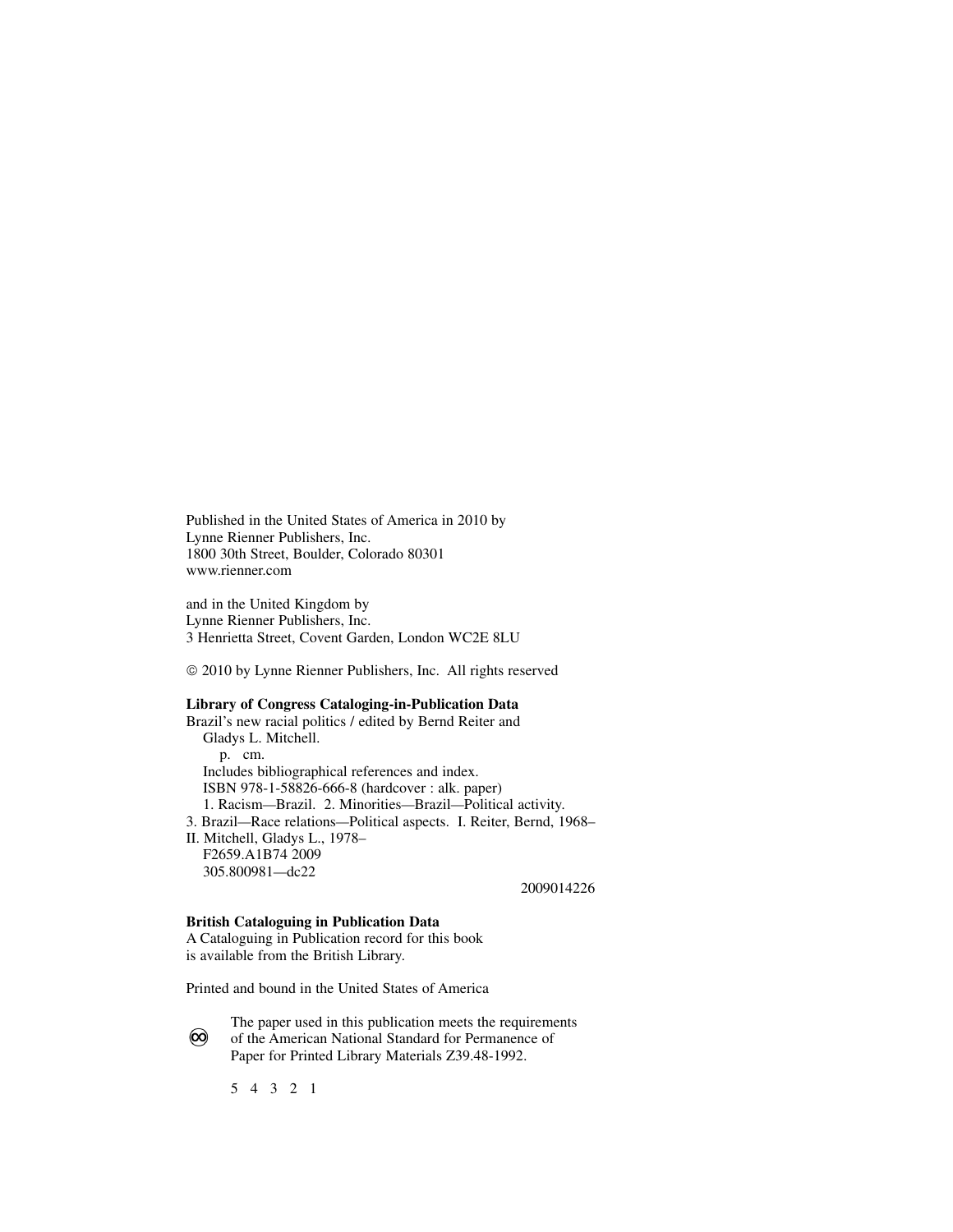## Contents

| Foreword, Michael Mitchell                   |                                                                                                                              | vii |  |
|----------------------------------------------|------------------------------------------------------------------------------------------------------------------------------|-----|--|
| 1                                            | The New Politics of Race in Brazil<br>Bernd Reiter and Gladys L. Mitchell                                                    | 1   |  |
| Part 1 Black Empowerment and White Privilege |                                                                                                                              |     |  |
| 2                                            | Whiteness as Capital: Constructing Inclusion and<br>Defending Privilege<br><b>Bernd Reiter</b>                               | 19  |  |
| 3                                            | Politicizing Blackness: Afro-Brazilian Color Identification and<br><b>Candidate Preference</b><br>Gladys L. Mitchell         | 35  |  |
| 4                                            | Out of Place: The Experience of the Black Middle Class<br>Angela Figueiredo                                                  | 51  |  |
| 5                                            | The Political Shock of the Year: The Press and the<br>Election of a Black Mayor in São Paulo<br>Cloves Luiz Pereira Oliveira | 65  |  |
| <b>Part 2 Affirmative Action Contested</b>   |                                                                                                                              |     |  |
| 6                                            | Affirmative Action and Identity<br><b>Seth Racusen</b>                                                                       | 89  |  |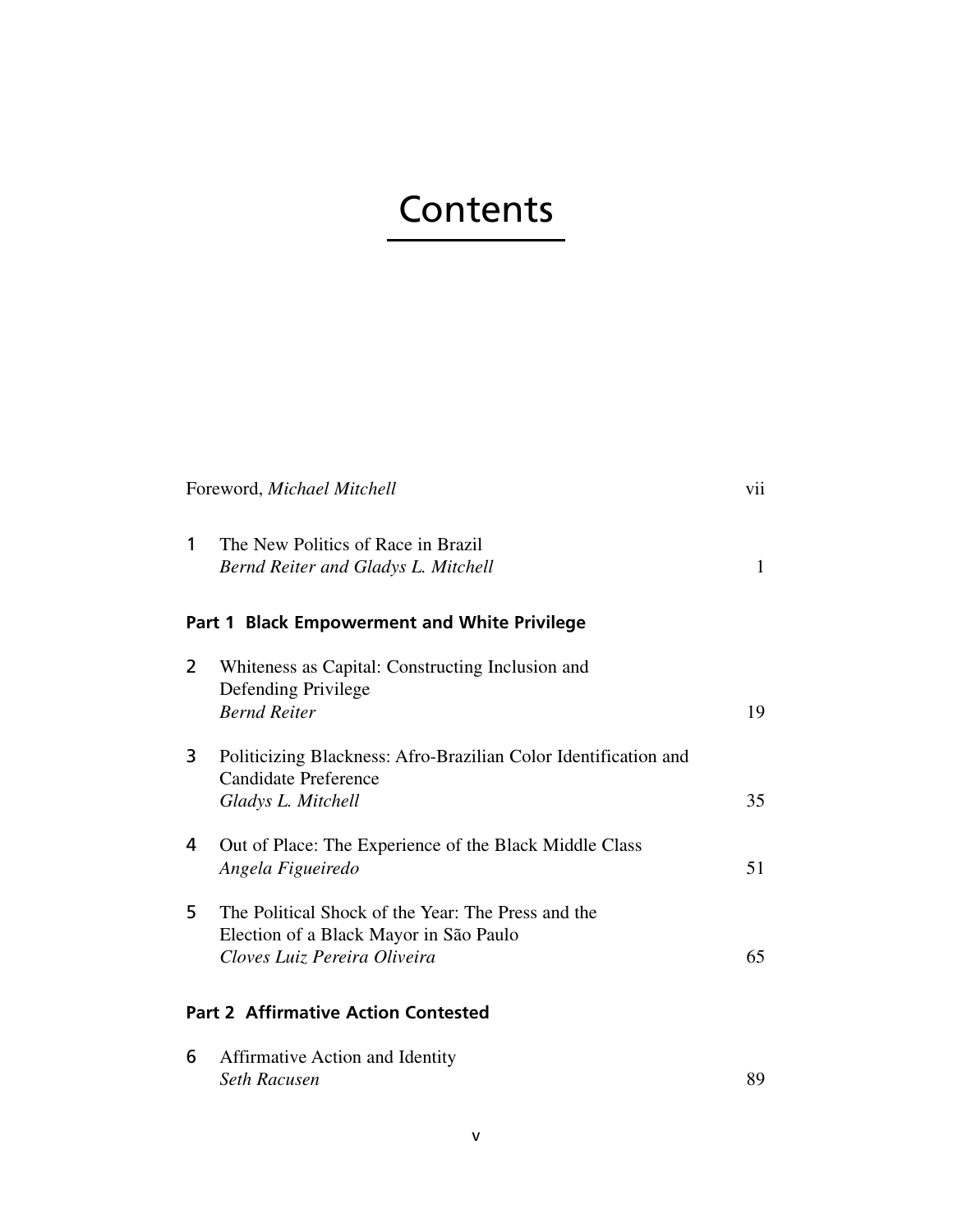| 7                                                    | Opportunities and Challenges for the Afro-Brazilian Movement<br>Mónica Treviño González                               | 123               |
|------------------------------------------------------|-----------------------------------------------------------------------------------------------------------------------|-------------------|
|                                                      | <b>Part 3 The New Politics of Black Power</b>                                                                         |                   |
| 8                                                    | Racialized History and Urban Politics:<br>Black Women's Wisdom in Grassroots Struggles<br>Keisha-Khan Y. Perry        | 141               |
| 9                                                    | Black NGOs and "Conscious" Rap: New Agents of the<br>Antiracism Struggle in Brazil<br><b>Sales Augusto dos Santos</b> | 165               |
|                                                      | 10 Power and Black Organizing in Brazil<br>Fernando Conceição                                                         | 179               |
| 11                                                   | New Social Activism: University Entry Courses for<br><b>Black and Poor Students</b><br>Renato Emerson dos Santos      | 197               |
|                                                      | <b>Part 4 Conclusion</b>                                                                                              |                   |
|                                                      | 12 After the Racial Democracy<br>Bernd Reiter and Gladys L. Mitchell                                                  | 217               |
| List of Acronyms<br>Bibliography<br>The Contributors |                                                                                                                       | 227<br>231<br>245 |
| <i>Index</i>                                         |                                                                                                                       | 247<br>251        |
|                                                      | About the Book                                                                                                        |                   |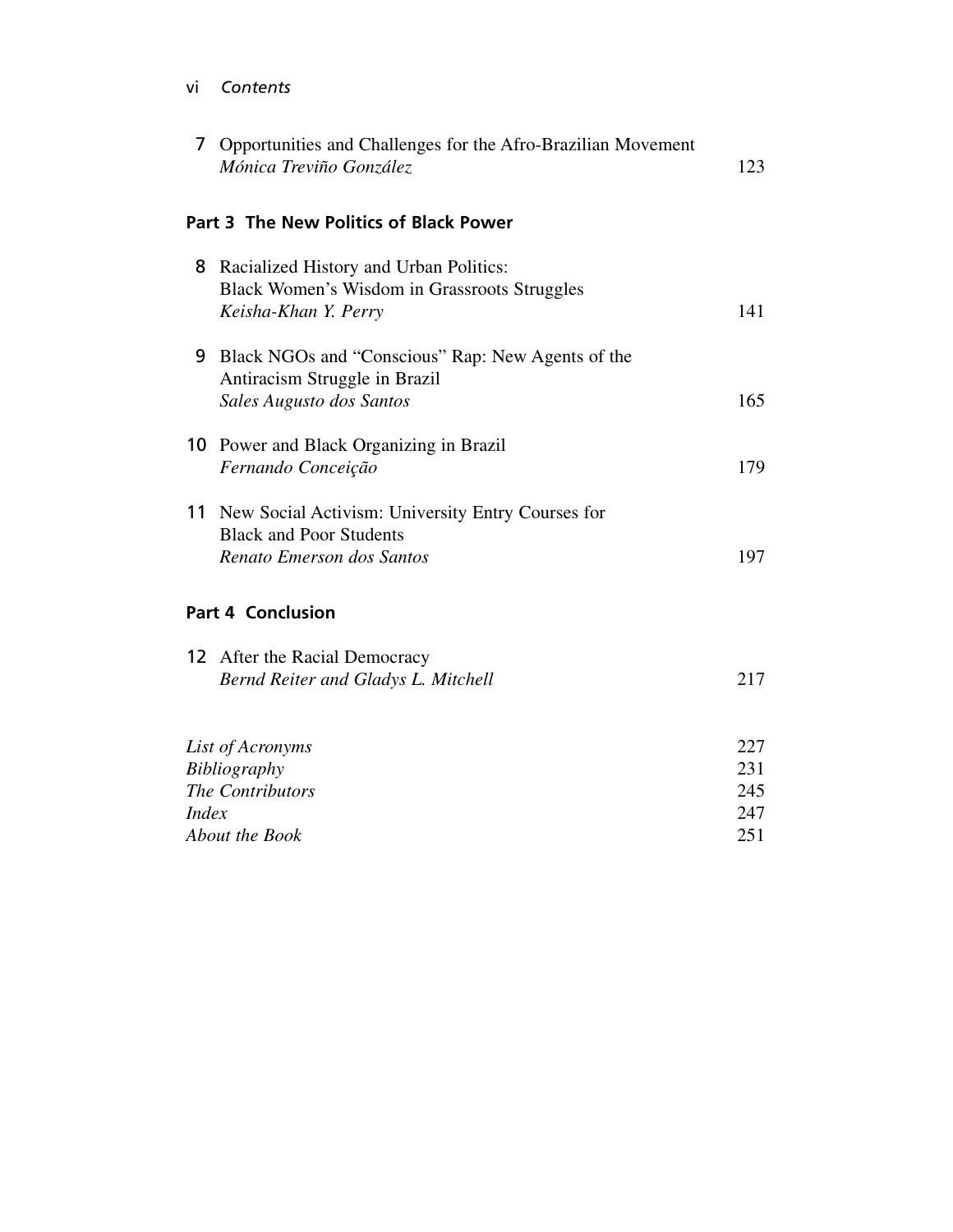# 2

### Whiteness as Capital: Constructing Inclusion and Defending Privilege

*Bernd Reiter*

Exclusion is mirrored by inclusion. Thus, instead of focusing on the mechanisms that produce and reproduce exclusion, in this chapter I analyze the mechanisms and strategies used by those historically included to defend their privileged access to crucial resources and a system of rights that upholds their status as first-class citizens in contrast to the second-class citizenship of the excluded. According to James Holston and Teresa Caldeira (1998: 276), in Brazil, "The protections and immunities civil rights are intended to ensure as constitutional norms are generally perceived and experienced as privileges of elite social statuses and thus of limited access. They are not, in other words, appreciated as common rights of citizenship." Whiteness functions as an important capital in the construction of social status because it overdetermines those able to claim it and it indicates an elevated position in the existing social hierarchies (Reiter 2009a: 5).

Discussing the ways that inequality is maintained and reproduced in Brazilian society is highly relevant to the discussion of Brazilian democracy, because although Brazil's political system is troubled, its social problems are by far worse and more consequential. In their treatment of Brazilian democracy, authors like Diamond (1999), Linz and Stepan (1996), Mainwaring (1997), and Mainwaring and Scully (1995) typically point to a weak party system and problems resulting from an unstable balance between parliamentary and presidential systems as the causes for unfinished democratic consolidation in Brazil. Although this approach has improved our understanding of the importance of institutional settings to achieve certain outcomes, such analyses only provide partial answers to the question of why Brazilian democracy has remained shallow, exclusionary, elitist, and plagued by a seemingly neverending string of political scandals. The debate over which political institutional settings are more likely to improve the functioning of democratic systems runs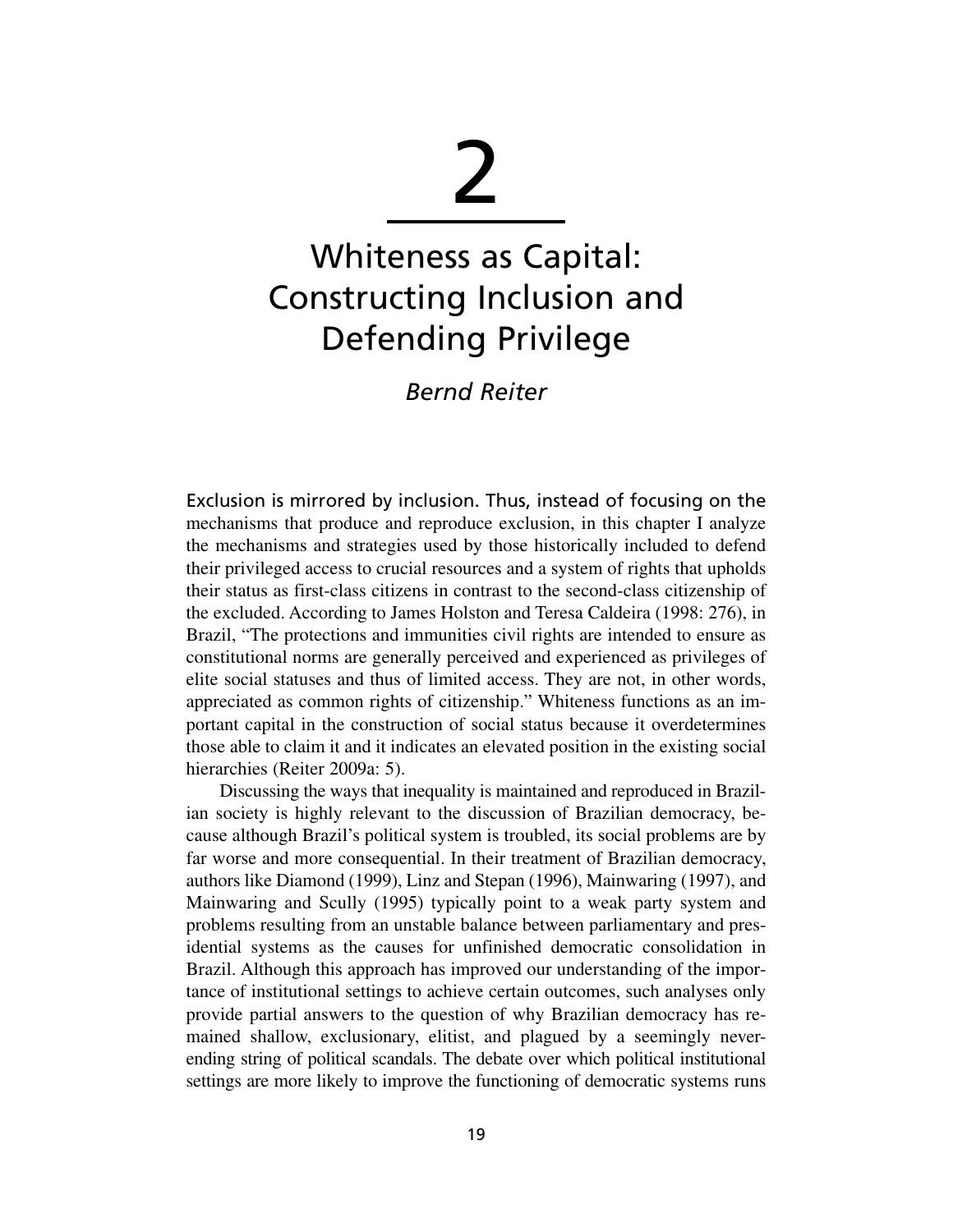the risk of confounding means with ends, because although institutions are important to provide incentives and channel expectations, they cannot guarantee a desired outcome.

By the same token, although states must be seen as important and partially autonomous actors, most authors following the pathbreaking work of Evans, Rueschemeyer, and Skocpol (1985) have overestimated state autonomy and neglected the relationship between autonomous states and the societies into which states are embedded. Evans, Rueschemeyer, and Skocpol (1985: 9) were certainly right when pointing out that "states conceived as organizations claiming control over territories and people may formulate and pursue goals that are not simply reflective of the demands or interests of social groups, classes, or society." Many researchers following this tradition, however, have transformed malfunctioning states into independent variables in their explanations of broader outcomes, such as the failing of democracies. By focusing on structure alone they have neglected the very raison d'être of structures, namely their function of reproducing processes.

Although Brazil's democracy undoubtedly suffers from the shortcomings of its political system, the gravest impediments to consolidating Brazilian democracy are not of a political, but of a social, nature. Weak state structures cannot explain the much broader problem of extremely distorted and skewed processes that characterize the daily interactions and communications that occur and characterize Brazilian society and the interactions between society and the state.

Accordingly, it is not the failing state that causes Brazil's democracy to fall short of its promises, but the extreme societal inequalities that distort communicative processes of Brazilian society and hence provide the Brazilian state with too much autonomy from the will and needs of its majority and not enough autonomy from the interests of a relatively affluent minority. Due to extreme inequality, distorting the quality of societal processes in Brazilian society, privileged groups have long captured the state and used it to advance their goals without feeling or effectively being accountable to the masses. I thus propose to test the usefulness of treating societal inequality as the independent variable for explaining Brazil's faltering democratic regime.

To achieve this goal, which implies a shift of optics, it becomes necessary to step beyond the disciplinary limits of mainstream political science and integrate the work of other social sciences, because it appears that many of the limitations of currently available approaches in political science result from a narrow scope of research that is not necessarily dictated by the need for stringency, but by accepted borders of the discipline. Imprisoned by disciplinary borders, many social scientists seek out empirical examples that help prove or falsify their discipline-based theories, instead of developing explanations and models that are able to take into account a more complex reality. In short, our aim as researchers should be to adapt our theories and explanations to reality,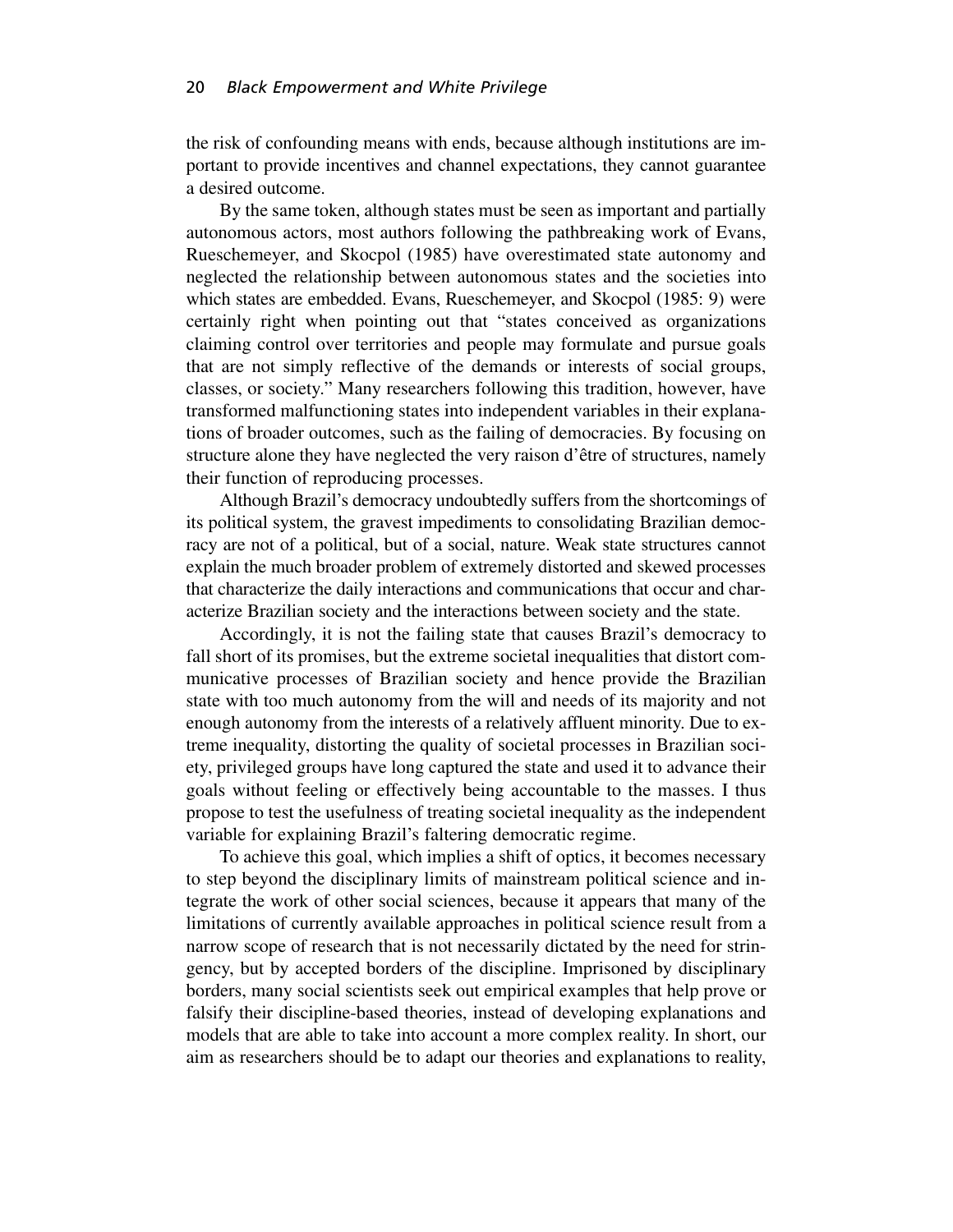and not seek out segments of reality that fit into our conceptual frameworks. State autonomy and new institutionalism cannot provide reliable answers to all questions related to democracy and democratization. So instead of making reality fit the confinements imposed by mainstream political science theory, I seek to take adequate account of the different available theoretical frameworks for the analysis of a necessarily complex reality. Insights and theoretical frameworks borrowed from history and sociology have proven especially helpful for this endeavor. The work of German sociologist Niklas Luhmann (1996) on the general functioning of social systems provides the entrance point for an analysis of the nature of *embeddedness,* as well as the interactions between the political system and broader society.

#### **Power in Brazilian Society**

Understanding the impact of societal inequality on Brazilian democracy requires a detailed understanding of the centrality of inequality in structuring the daily routines and the quality of interactions and processes of Brazilian society and its everyday reality. I contend that inequality is indeed the main structuring force of Brazilian society. The core reason for this is that inequality is functional to the maintenance of privilege of historically privileged sectors of Brazilian society, a group I call *the included.* To capture the workings of inequality, one needs to focus on the historically included and the strategies they apply to uphold inequality, and through inequality defend their privileged access to crucial resources and rights. Focusing on the included also helps to correct a very common mistake of reification, routinely committed by social scientists. By constantly examining the excluded, sociologists and anthropologists, in particular, have contributed to creating them as a problem and have helped consolidate the erroneous idea that there is something wrong with the poor, the indigenous, blacks, or other historically marginalized groups.

To be exact, by focusing on the excluded, social scientists involuntarily help the included to escape analysis. They also risk becoming functional to the ongoing process of consolidating the idea that blacks, indigenous groups, women, homosexuals, and the poor are *Others,* whereas the included represent the norm. In my own empirical research, I consistently found nothing to be wrong with the excluded and a lot to be wrong with the included. A shift of focus away from the excluded and onto the included thus necessitates a shift away from an anthropological gaze focused on those historically constructed as Others and a redirection of focus onto the men and women who have the power to decide what counts as right or wrong, normal or deviant, beautiful or ugly, worthy or unworthy of social esteem, and who is to be considered an equal participant in the public sphere and who is not.<sup>1</sup>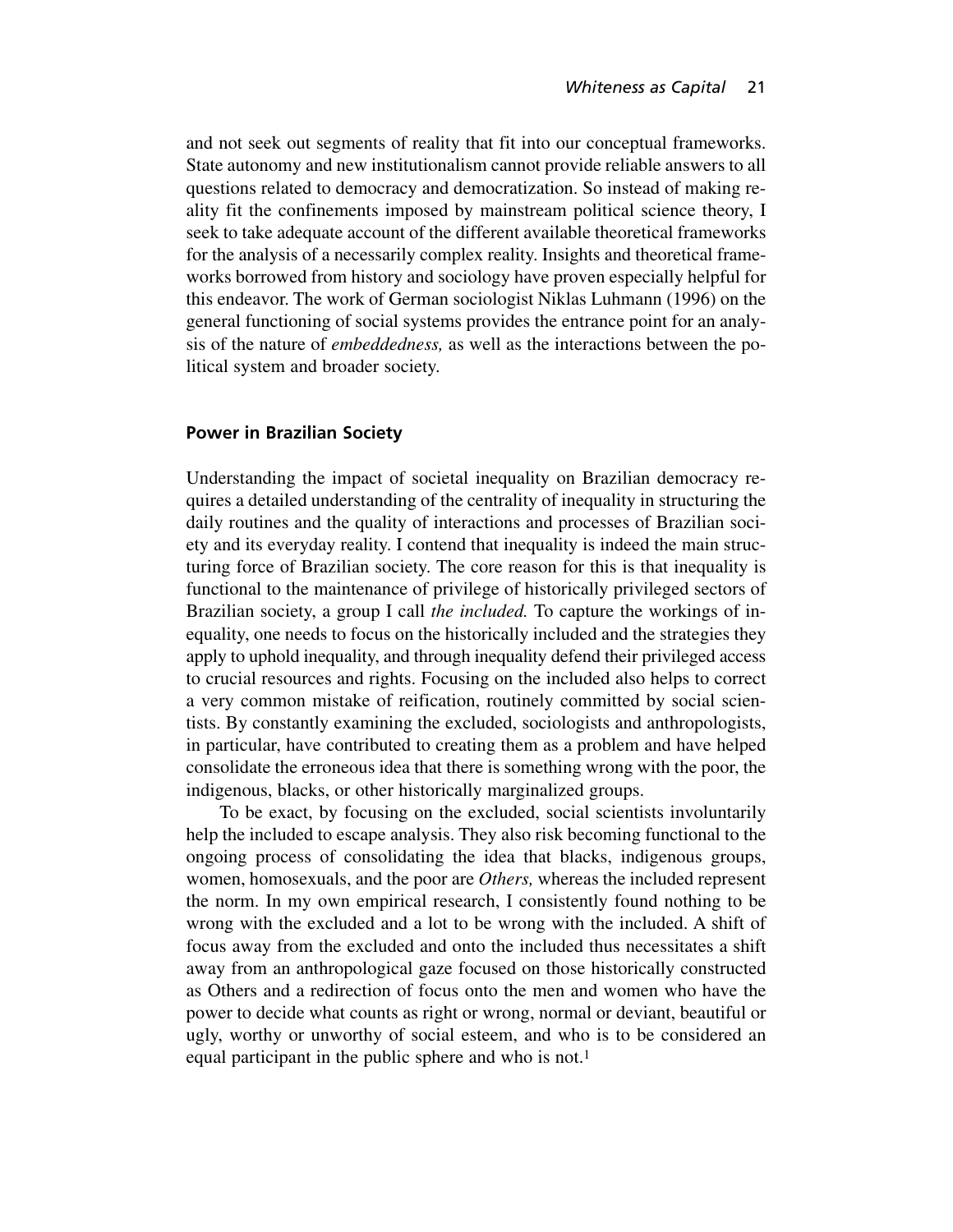A first implication, or maybe complication, resulting from this shift of optics is the question, *who are the included*? Everybody knows who the excluded are, but it is very difficult to find a good definition of the included. Political scientists have traditionally dealt with this problem by differentiating between social and political elites and the masses, or *the people,* by analytically separating the rulers from the ruled. Sociologists have long drawn sophisticated pyramids and "onions" to explain the inner divisions of societies, sometimes creating sophisticated diagrams constructed on the basis of income, wealth, status, and patterns of consumption.2

The problem with all these attempts, which becomes immediately apparent to anyone conducting empirical research, is that when asked, almost everybody self-identifies as belonging to the middle class. Almost no one ever self-identifies as belonging to the elite. Avoiding self-classification as belonging to the elite must be seen as part of a strategy to evade being classified and examined, and this strategy is a common repertoire among privileged groups. Doing so, included groups obfuscate their relative power and their elevated position in existent social hierarchies and avoid scrutiny and potential blame. To avoid comparison that might lead to being considered elite and therefore to being blamed for existing social and political problems, most members of included groups, instead of comparing their life situation to that of the majority of the country, apply a much broader domain for comparing their income, wealth, and general lifestyle. Among Brazilian elites, this domain habitually includes international comparisons to middle classes in much richer countries of per capita incomes on average ten times higher than Brazil, typically the United States or countries of the European Union (EU). Comparing themselves to US or European middle classes, included Brazilians avoid comparison with the national average and the situation of most Afro-Brazilians and native Brazilians. Hence, earning R\$3,000 a month as a university professor is not a lot when compared to the salary of full professors in the United States, where per capita GDPs are approximately US\$46,000; however, in Brazil, where the per capita GDP is approximately US\$9,700 (in 2008, at purchasing power parity), earning R\$3,000 per month (about US\$1,500 in 2008) is reserved for a small elite. By using international, rather than national, comparisons, Brazilian elites thus reiterate a postcolonial frame of reference, as many included Brazilians are more familiar with the lifestyle of Europe or the United States than with the living conditions of blacks or indigenous groups in their own country.

The capacity to escape classification is unequally distributed in any society. The poor, stigmatized, and historically marginalized, in most cases, do not have the choice to opt out of a system that makes them the objects of inquiry and exposes them to the classifying and hierarchizing gaze of the included classifier. The phenomenon of avoiding self-classification as a member of the elite has three important analytical consequences. First, it points to the necessity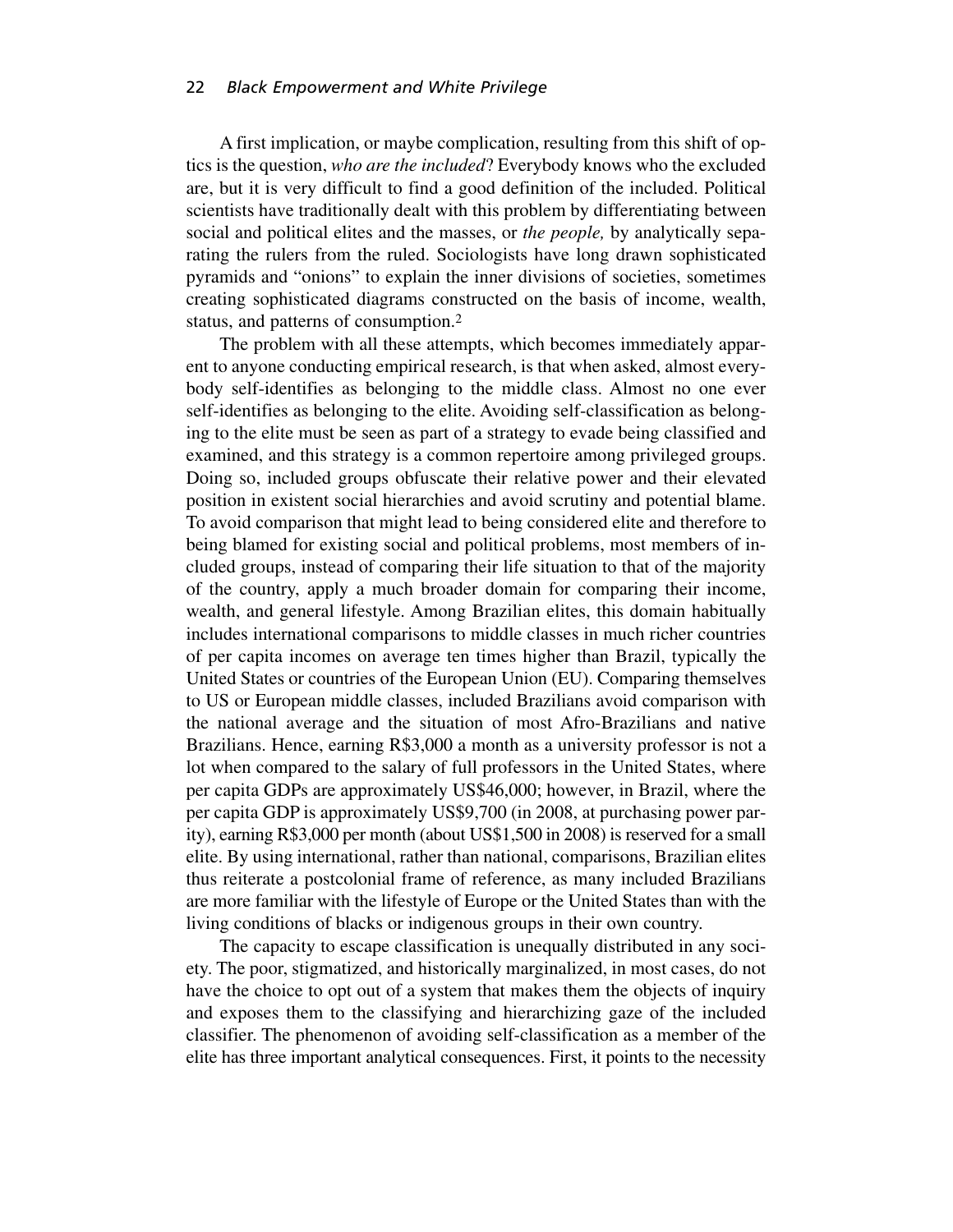to use subjective, instead of objective, categories of social stratification. Inclusion, just like exclusion, is not absolute, but relative to other groups in society, mainly the excluded groups, and becomes absolute in perspective. Inclusion is not an absolute phenomenon and must be understood and analyzed in relation to exclusion. Second, inclusion, just like exclusion, is multidimensional and must have, at the minimum, economic and cultural dimensions, and these two dimensions must be interrelated.3 Third, inclusion is maintained on the interpersonal and subjective level and reproduced in daily interactions among different groups. I will elaborate on each of these three consequences.

In the absence of specific literature on inclusion, the vast literature on exclusion, inequality, and injustice provides initial insights. Judith Butler (1998: 41), for example, asks rhetorically, "Is it possible to distinguish, even analytically, between a lack of cultural recognition and a material oppression, when the very definition of legal 'personhood' is rigorously circumscribed by cultural norms that are indissociable from their material effects?" For Butler, the answer is no. In her essay, she explains that the cultural and material are indeed intimately intertwined. She traces this insight back to Marx's *German Ideology* (1846) and Engels's *Origin of Family, Private Property, and the State* (1884). Marx points to the connection of the mode of production that produces a certain and corresponding mode of cooperation and social organization.4

Much of Butler's critique takes issue with Nancy Fraser's distinction between injustices of distribution and injustices of recognition. Fraser (1998) argues that both kinds of injustices are equally serious, but that they operate differently. For Fraser, to be misrecognized means "to be denied the status of a full partner in social interaction and prevented from participating as a peer in social life—not as a consequence of a distributive inequity (such as failing to receive one's fair share of resources or 'primary goods'), but rather as a consequence of institutionalized patterns of interpretation and evaluation that constitute one as comparatively unworthy of respect or esteem (Fraser 1998: 141)." Accordingly, Fraser defines misrecognition as an "institutionalized social relation, not a psychological state" (Fraser 1998: 141). Fraser also points to the connection she makes between the symbolic and the material. For her, "the norms, significations, and constructions of personhood that impede women, racialized peoples, and/or gays and lesbians from parity of participation in social life are materially instantiated—in institutions and social practices, in social action and embodied habitus, and yes, in ideological state apparatuses. Far from occupying some wispy, ethereal realm, they are material in their existence and effects" (Fraser 1998: 144). This discussion is confusing in that it mixes epistemological with ontological claims, but no matter how the material and the cultural relate in real life, the Butler-Fraser debate clearly demonstrates that exclusion can be separated into two analytical dimensions for the sake of gaining a better understanding of how they work. It necessarily follows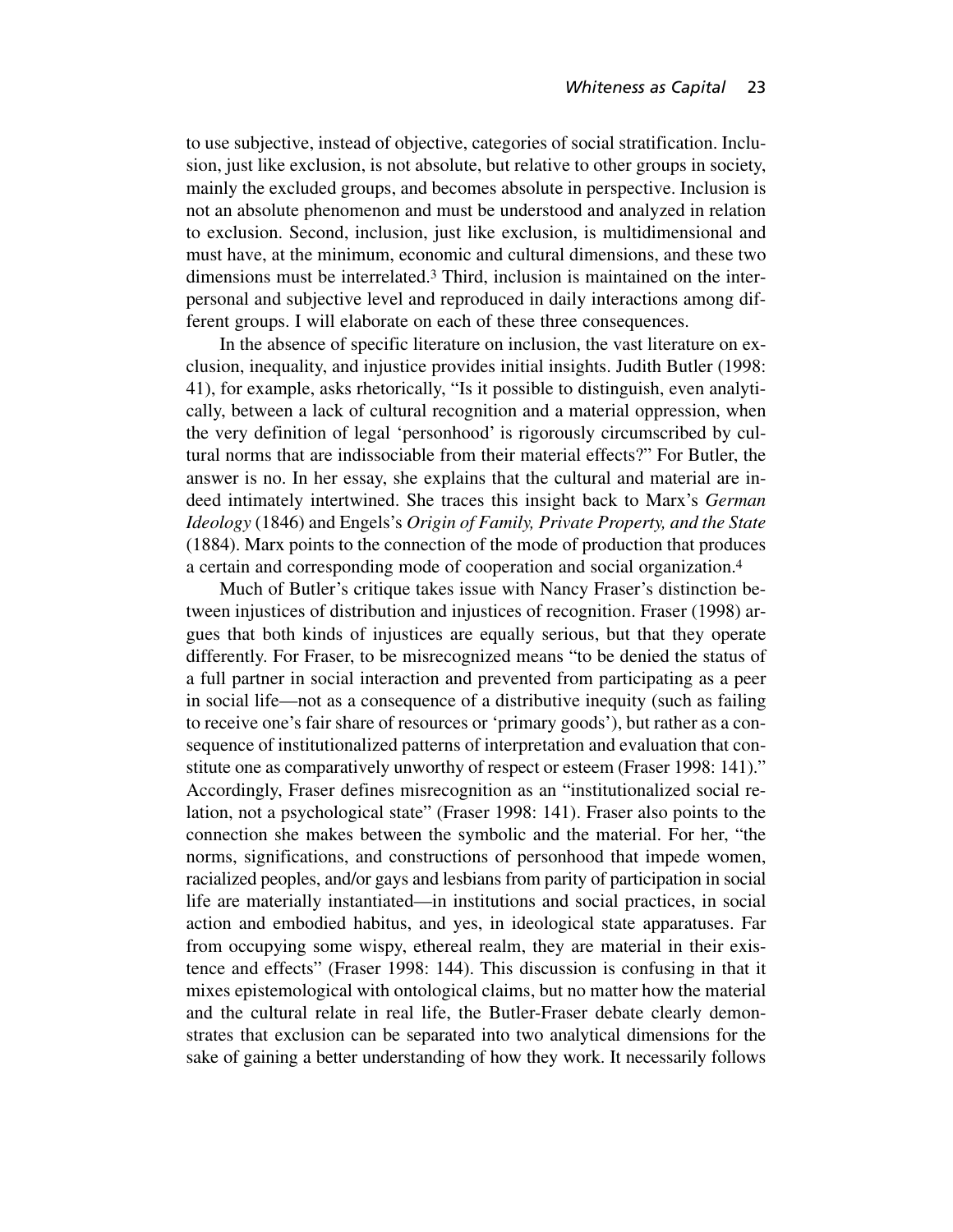that inclusion can also be usefully divided into two separate analytical realms, namely as constituted by material and symbolic or cultural variables. I will first focus on the material dimensions of inclusion.

#### **Material Dimensions of Inclusion**

In the absence of data on inclusion, the vast amount of data and analysis of exclusion in Brazil provides important clues for constructing a working definition and an analytical framework for the included. Initial insights can be gained, for example, from a comparison of educational data. Data from the PNAD, the Brazilian household survey conducted annually, demonstrate that a consistent gap of nearly two years in schooling separates white Brazilians from black Brazilians during the years of 1993 and 2004 (Reiter 2009a: 56). Although educational levels in general have been slowly rising in Brazil, the gap that separates white from black Brazilians has remained the same. Along with skin color as a clear indicator for inclusion, these data also suggest that having completed at least twelve years of formal education sets one part of the population apart from the other. Being white and having completed at least twelve years of formal education are therefore strong indicators of inclusion. The fact that over 80 percent of Brazilians attend public schools alludes to the fact that attending a private middle or high school is reserved for only a select few and makes it a strong indicator of inclusion.

Another criterion to differentiate between included and excluded groups can be elaborated by comparing income and wealth disparities. According to the same source (PNAD), in 2004, 41.7 percent of Brazilian blacks and 19.5 percent of whites were poor. In the poorer regions, for example the northeast, 56.7 percent of all blacks and 44.6 percent of all whites were poor.5 Being poor, that is, living with less than one-half per capita minimum wage per month, is therefore a condition that characterizes between 40 and 56 percent of all Brazilians. In other words, it is the Brazilian norm. Not being poor, accordingly, is a privilege in Brazil and represents not the norm, but the exception. Given that the average monthly per capita income in Brazil in 2004 was R\$586 (less than US\$280), it follows that all those earning more than R\$600 per month are a minority and are likely to belong to the group of the included. In 2006, R\$100 equaled US\$48.

In a country with extremely high unemployment rates, especially when the percentage of the economically active population working in the informal sector is considered, having a regular job must be seen as another characteristic of the included. Research on the informal sector in the city of Salvador has demonstrated that about 40 percent of the economically active Bahian population works in precarious jobs of the informal sector. These jobs do not offer any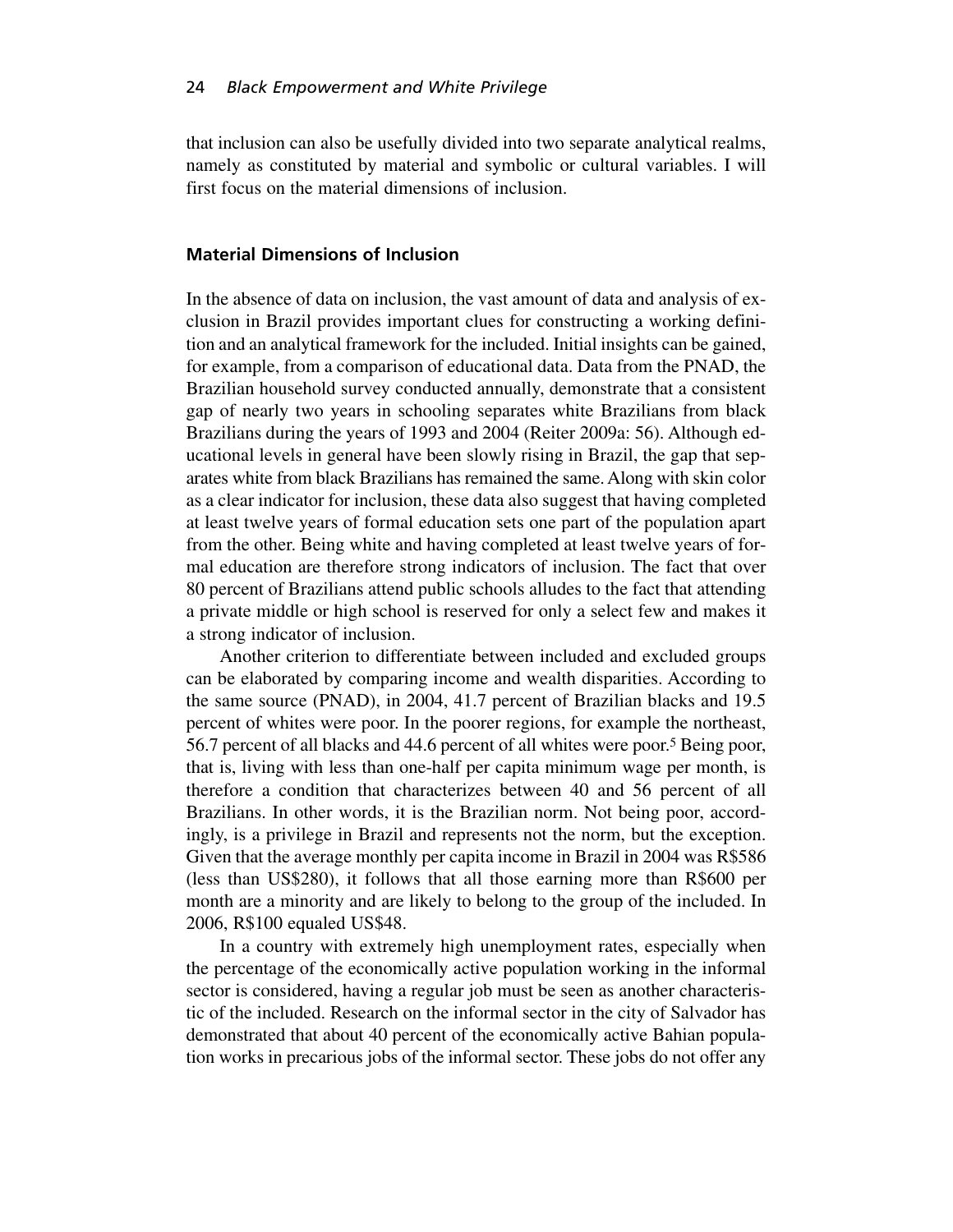job security, health coverage, unemployment, or retirement benefits.6 Having a regular job that offers job security and benefits is therefore another indicator that characterizes the included.

Additional indicators to characterize the included can be gained from reversing data on *digital exclusion,* that is, the number of households with telephones and personal computers. According to the Brazilian Institute for Applied Research in Economics (IPEA) in 2004, 23 percent of white-headed households and 8 percent of black-headed households had a personal computer at home. Furthermore, 60 percent of black households and 40 percent of white households had no telephone. Accordingly, having a telephone serves as a criterion to characterize included sectors, and having a personal computer must be seen as an extreme privilege in Brazil, only open to a small minority of Brazilians.

One last material criterion to differentiate included from excluded Brazilians is ownership of a car. In 2005, 12 percent of Brazilians owned a car.7 Given the average household size in Brazil of 3.73 persons per household, an average of 44 percent of Brazilian households owned a car in 2005. This information is complicated by very expressive regional differences in car ownership and by the fact that rich households may own more than one car. Despite these distortions, it is nevertheless safe to say that the majority of Brazilian households do not own a car. Not owning a car in Brazil subjects those affected to severe restrictions with regard to time-efficient mobility and access to certain exclusive regions (e.g., certain beaches).

These data permit making a first step toward analyzing who the included Brazilians are and what they look like. When focusing on material dimensions and comparing national averages, included Brazilians are likely to have a regular job offering job security and benefits (*com carteira assinada*), have more than twelve years of education, earn more than R\$600 per capita per month, have a telephone at home, own a car, and they may own a personal computer. More likely than not, included Brazilians successfully claim to be white. Although this is a very crude assessment of inclusion that does not further differentiate among included groups, it provides a first step toward a more sophisticated analysis.

#### **Symbolic Dimensions of Inclusion: Whiteness as Capital**

In Brazil, whiteness is an extremely desirable characteristic and, as we have seen, a strong indicator for inclusion. Brazilian history is marked by state-led efforts to whiten the nation, which was seen as a necessary condition for achieving civilizational progress. But the national project of whitening ultimately failed, as not enough northern Europeans were willing to settle in Brazil to whiten the nation (Lesser 1999). In addition, Brazilian elites themselves had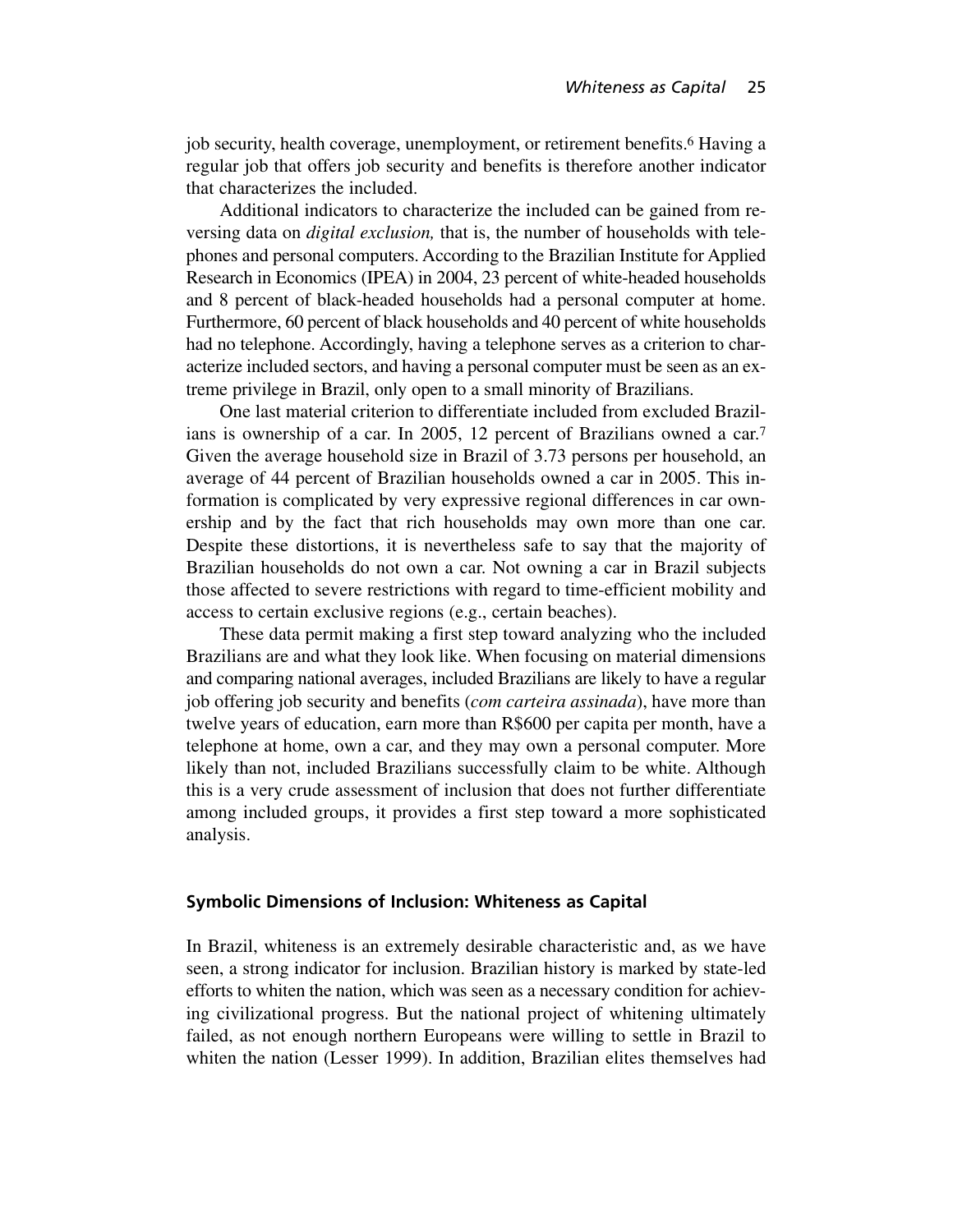long been exposed to racial mixing, which by their own standards and, according to some European and North American visitors, endangered their prospects of catching up to the civilized European ideal.

Whiteness, anything but a biological reality, is used as a symbolic indicator of civilizing potential.8 Lesser (1999) demonstrates that what it meant to be white shifted in Brazil between 1850 and 1950, but whiteness remained a cultural category, signifying superiority and well-deserved privilege. Brazilian elites openly discussed and compared the different degrees of whiteness of such potential immigrants as Arabs, Japanese, and southern Europeans, associating whiteness with aptitude (Lesser 1999). The idea of whiteness was therefore constructed and used as a form of capital, strongly associated with merit and progressive, developmental potential. But claiming to be white was not a viable option for all.

During the 1930s, Brazilian elites found a solution to the problem of reluctant whitening by embracing the doctrine of racial mixing, proposed by Freyre's influential work *The Masters and the Slaves,* first published in 1933. Freyre's work provided a welcome solution for the racially impure Brazilian elites who "wished to be white and feared they were not" (Stepan 1991: 45). The 1930s was a time of populism and nationalism, under the extended rule of Getúlio Vargas, who was president from 1930 to 1937, dictator from 1937 to 1945, and again president from 1951 to 1954. Freyre's work allowed for a strategy of incorporating Afro-Brazilians into the *imagined* Brazilian community instead of separating or isolating them. Placing them at the bottom of the social hierarchy, this integration demanded from Afro-Brazilians, and any other group that potentially stood in the way of Vargas's project of building one nation, a complete negation of cultural distinctiveness. For the nationalistic state, Freyre's vision offered a solution not only for integrating former slaves; it also provided the slightly nonwhite members of the newly emerging urban elites with a way to save their own status. As well, this form of integration blocked any kind of separate group formation and therefore was very functional in suffocating the formation of collective grievances even before they could arise. When Freyre's theories were transformed into official state doctrine, Brazil became a *racial democracy,* populated by only one race, namely the mulatto. Freyre's theories served the project of nation building under the Vargas regime, offering a founding ideology upon which the Brazilian elites could imagine themselves, as it allowed them to cope with the historical fact of far-reaching biological mixing without abandoning European cultural values, which served as the guiding values for themselves and the nation. It also undermined Afro-Brazilian solidarity and mobilization, as under such a system, upward social mobility had to be achieved through the assimilation of European values, manners, and aesthetics. In other words, through this move, Brazilian values and social hierarchies could remain monolithic and European despite the country's biological and cultural diversity. During the 1930s, Brazil became a tropical Europe.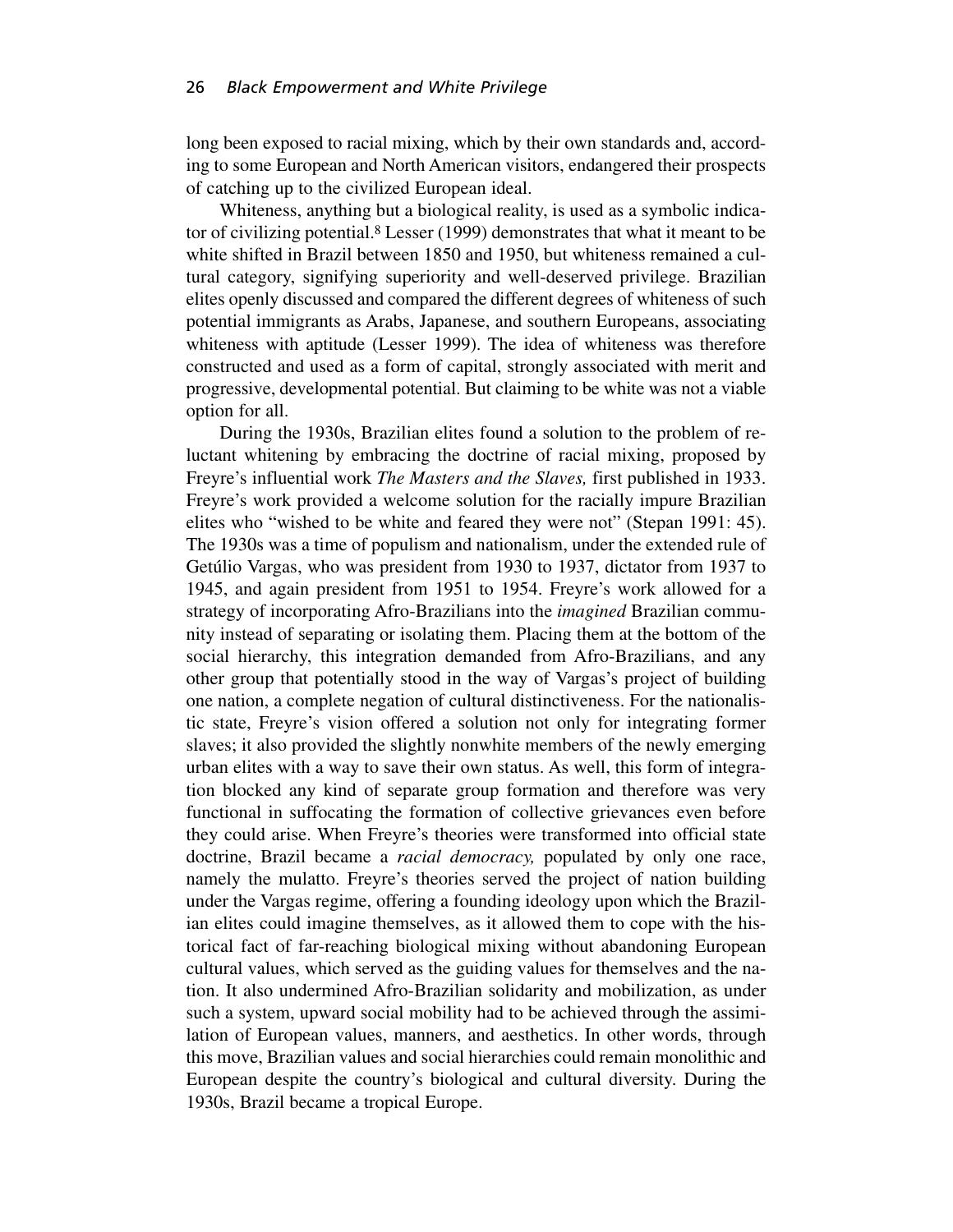After the 1930s, the corporatist political institutions that sustained Brazilian social and racial hierarchies were never effectively restructured, which would have allowed for a reconfiguration of traditional social hierarchies. Instead, the Brazilian military, joined by state elites, avoided such an attempt at restructuring with a military coup in 1964, when the threat of social revolution became imminent, carried by an emerging class-consciousness among urban workers of the industrial south. The military coup not only avoided social restructuring, it also blocked the formation of a separate group identity, in this case class-based (Erickson 1977). Instead, during military rule (1964 to 1985), Brazilian social hierarchies were perpetuated, as great parts of the Brazilian population remained marginalized from participating in political and civic life.

Although the analyses provided by Erickson (1977) and Wiarda (1981) do not address the racial dynamics that permeate the Brazilian social body, their analyses nevertheless allow for the conclusion that those at the top of the Brazilian social and political body used whiteness as a tool to legitimate their privileges. Afro-Brazilians remained at the bottom of social hierarchies and dark skin complexion remained a signifier of low status, making all blacks suspect of being poor and potentially dangerous. This perception of Afro-Brazilians is so deeply rooted in Brazilians' perception that it has escaped scrutiny. It has become one of the ways Brazilians make sense of their everyday reality. Simpson (1993), in her study about "The Mega-Marketing of Gender, Race, and Modernity," demonstrates how in Brazil a "normalizing" discourse continuously associates whiteness with merit and blackness with unworthiness and danger.9 Simpson analyzes the career of Xuxa, an ex-playmate and ex-soft-porn star emerging in the 1980s, who later became Brazil's most famous TV star, hosting afternoon prime-time programs for children. Simpson argues that, "in her celebration of whiteness, Xuxa not only taps deep and jealously guarded feelings among Brazilians about race but also asserts the validity of a nearly universal ideological construction wherein the blond female is presented as the 'most prized possession of white patriarchy.'"10

Whiteness is a highly desirable good to all those that are able to claim it with success. Because of Brazil's long history of associating whiteness with civilizational potential, whiteness has developed into the strongest marker of elevated social status. It symbolizes education and holding a regular job. Additionally, most Brazilians almost automatically associate it with being middle-class, having money, owning a car, and having access to other private services, most importantly private education.

#### **Relational Aspects of Inclusion**

As stated above, inclusion is not only multidimensional, it is also relational. This insight goes back to Hegel's classic discussion of the master-slave relationship. According to social psychologist Henri Tajfel (Tajfel and Turner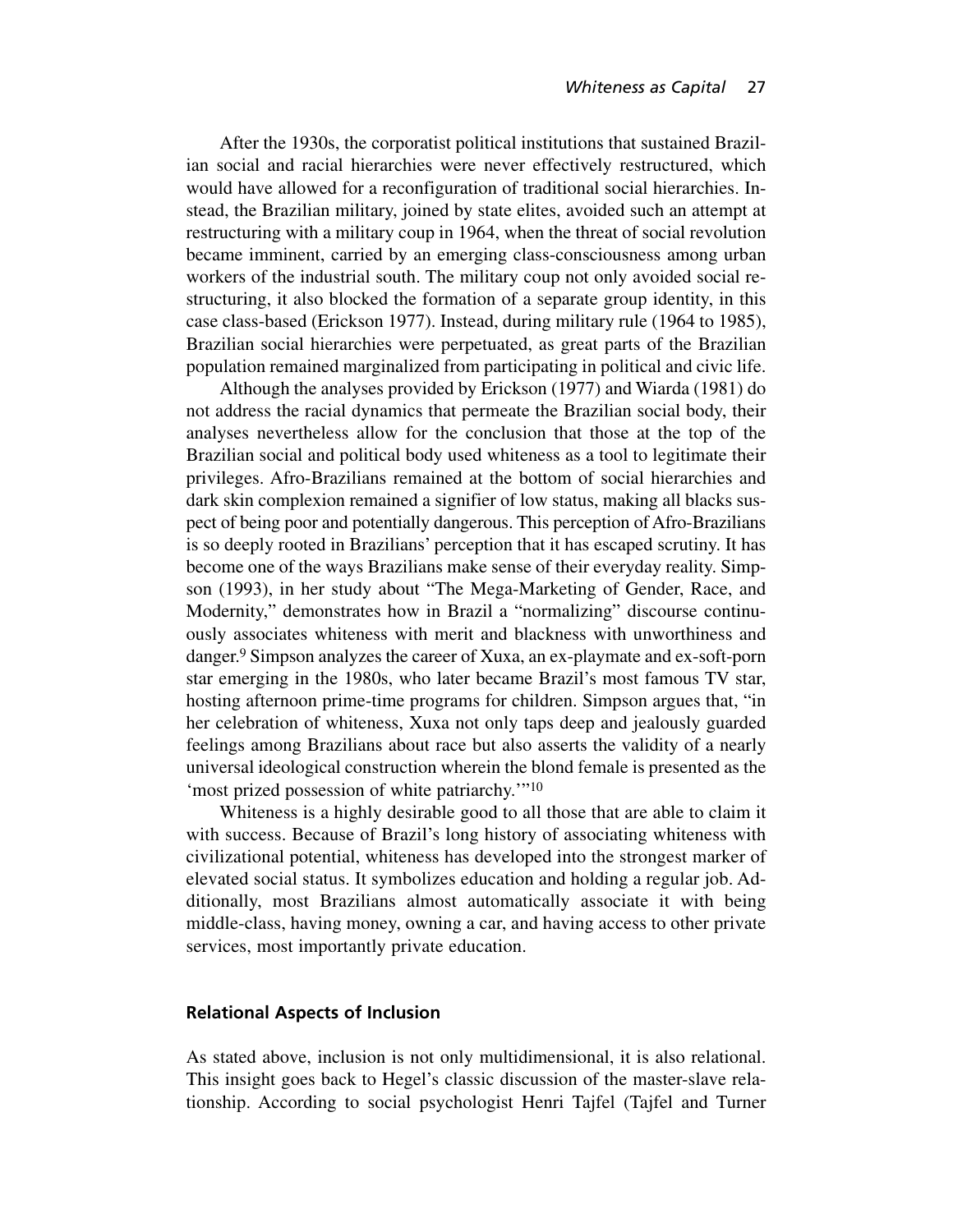1986), groups constitute themselves in relation to other individuals and groups. A sense of identity is fostered through the drawing of borders that separate those inside from those outside. This drawing of borders not only permits the effective separation of one group into two or more, it also constitutes each group with reference to the others. Tajfel's main dialectic insight was that one group can only exist by defining itself as different from another. Difference and identity are constituted together. The economist Fred Hirsch (1976) has added another component to this insight. In his book on the *Social Limits to Growth,* Hirsch points out that certain goods are relational. He refers to these as "positional goods" that can be defined as goods that derive their value not from their absolute position, but rather from their relative position to others. Hirsch argues in the case of education that if everyone has access to higher education, the effect of leading to better jobs is thereby neutralized. Job requirements simply rise, making higher investment necessary, giving the better-off an advantage over the less well-off. At the same time, the cost in terms of investment required to have the same outcome rise is a process he calls "screening" (Hirsch 1976: 41). When overall educational levels rise, a job formerly open to high school graduates now demands a college degree. The maintenance of the privilege of access resides in a better starting position. The traditional included are able to maintain their distance from the historically excluded by simply raising the value of the positional good. Historically excluded groups will therefore never be able to catch up. Under such circumstances, education becomes a means to create and protect social prestige, potentially losing all of its emancipatory potential and its functionality of producing knowledge. It becomes a sticker that is displayed as a marker of social distinction.

Hegel's and Hirsch's work alerts us to the fact that even though educational standards might grow in absolute terms, the historically included are likely to maintain the distance that separates them from the historically excluded. Under conditions of increased competition in very scarce markets, border maintenance becomes extremely important, because it provides the historically included with additional financial, social, and cultural capital. In short, inclusion can only produce the desired effect if it is contrasted with exclusion. Maintaining one's own inclusion therefore requires maintaining the exclusion of others.

French sociologist Pierre Bourdieu's (1984) theory of distinction provides an entrance point for conceptualizing whiteness as highly effective capital, functioning in a social space that is constituted in relation to other social positions, where each one uses the other for reference. Although Bourdieu ignores ethnicity and race entirely in his theory, his thoughts on gender point to a direction that allows further development. He argues that "the volume and composition of capital give specific form and value to the determinations which the other factors (age, sex, place of residence, etc.) impose on practices. Sexual properties are as inseparable from class practices as the yellowness of a lemon is from its acidity: a class is defined in an essential respect by the place and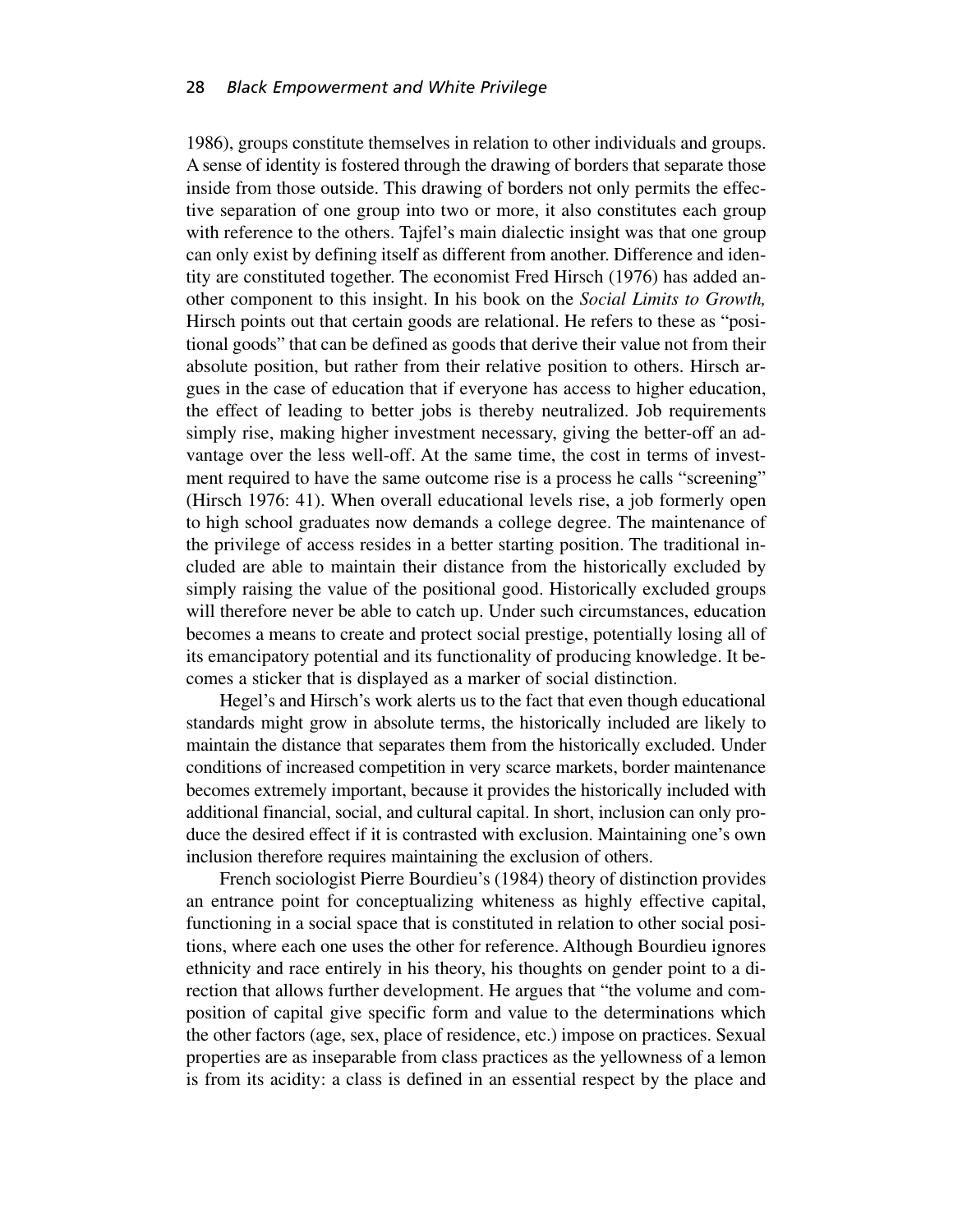value it gives to the sexes and to their socially constituted dispositions" (Bourdieu 1984: 107).

In this way, whiteness constitutes a capital in addition to the other capitals Bourdieu detects, namely financial, social, and cultural. Their importance, however, does not follow a simple additive logic. One capital rather connects to the others and together they determine the social place an individual will hold in a society. This allows for some flexibility, as one capital can be used to partly compensate for the lack of another, although this flexibility is limited precisely by the grouped condition of the different capitals. In that way, as Bourdieu points out correctly, each single capital tends to overdetermine the social position of its carrier, as the presence or absence of each single one is perceived as being indicative of the presence or absence of the others. It is in this sense that whiteness overdetermines its carrier, bestowing on him a social position that might not be warranted. Because of the composite character of the different capitals, whiteness signals the presence of other capitals, even though they might not be present. Blackness, at the same time, signifies the absence of other capitals and equally overdetermines its carrier.

The resulting social position then becomes a social expectation and reflects back on the carrying individual. "The homogeneity of the disposition associated with a position and their seemingly miraculous adjustment to the demands inscribed in it result partly from the mechanisms which channel towards positions individuals who are already adjusted to them, either because they feel 'made' for jobs that are 'made' for them . . . or because they are seen in this light by the occupants of the posts . . . and partly from the dialectic which is established, throughout a lifetime, between dispositions and positions, aspirations and achievements" (Bourdieu 1984: 110). In other words, individuals tend to conform to the social positions they hold and to internalize the role expectations associated with these positions.

What matters, then, is not the objective position an individual holds in the social space, but the subjective experience of living with and through this position and rather having to uphold and defend it in daily interactions, or trying to change or masquerade it to escape the negative effects resulting from potential overdetermination. Defending or challenging one's social place is a daily struggle and bears very tangible consequences for one's capabilities to live life.

In sum, given that inclusion is relational and works on the subjective, rather than the objective, level, statistical data can only provide very basic approximations to begin with. The more important dimension of defining one's inclusion vis-à-vis the exclusion of others must operate on a symbolic level. To reproduce a social structure that secures privileges and advantages to one group and denies it to others, the maintenance of the border that marks inclusion and separates it from exclusion becomes extremely important. It therefore does not come as a surprise that Brazilian daily life is full of symbolic acts to fulfill this border-maintenance function. This is even more the case where racial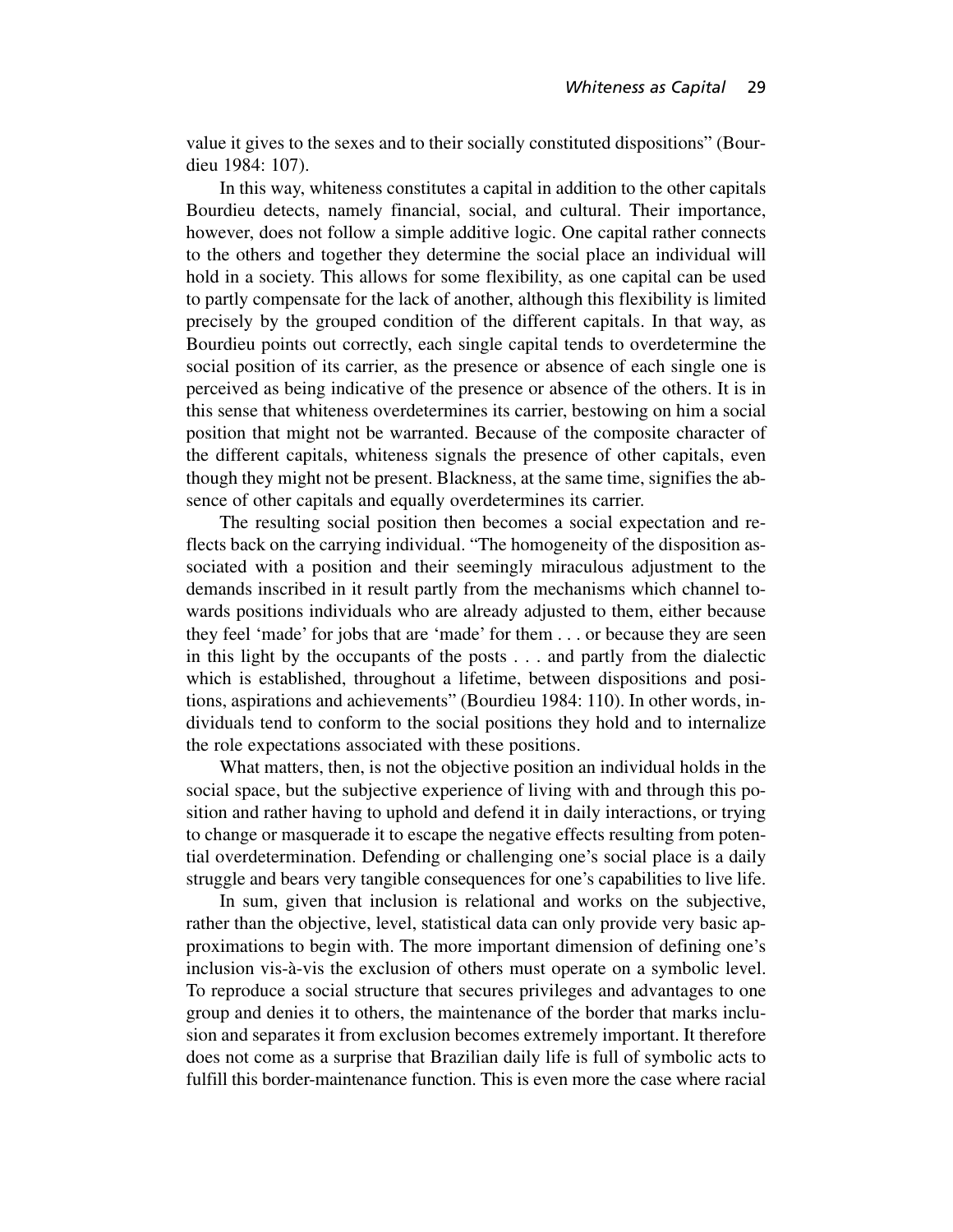capital is not clearly demarcated and, therefore, illusive for providing clear borders of belonging, as under conditions of uncertainty, people will be more anxious to demarcate their belonging to one group or the other.

#### **State and Society**

Once we have reached an understanding of the mechanisms and processes that characterize Brazilian society and dominate everyday reality, we are equipped to examine how these processes that lead to the reproduction of inclusion and exclusion affect Brazilian democracy. The last part of this chapter thus offers a reflection on the ways in which political systems interact, and are influenced by, the broader social system into which they are embedded. My main argument is that state autonomy only refers to the operational structures of states their institutions and bureaucracy. Nevertheless, states can only reproduce the processes of broader society. The work of Luhmann (1996) helps clarify the relationship between societies and states and also sheds light on the nature and extent of embeddedness.

The main argument I seek to advance with this analysis is that it is impossible to have a democratic (political) subsystem embedded in an undemocratic broader societal system. The reasons for this impossibility are many, and they operate on different levels (individual, family, and group). From a systemic standpoint, any subsystem operates by using and transforming the processes from its environment. The basic operation of any system, according to Luhmann, is the reduction of complexity and the creation of internal sense by imposing ordering principles onto the different processes, or media, in Luhmann's terms. A political subsystem is operationally autonomous (or "autopoetic"), but subject to operate using the media it finds in its broader environment. The medium of society, according to Habermas (1984), is communication. In the case of the state, the main medium is power. Hence, a state can operate autonomously in any type of society by creating an internal structure (a bureaucracy) that allows it to reduce complexity; establish, through its internal structure, criteria able to create internal homogeneity; and maintain its own border. But again, the media, or processes, that are available to do so originate in its environment. The immediate environment of any political subsystem is the broader societal system, although it also contains other political systems, other societal systems, and, to some extent, an incipient broader political system of worldwide reach (there are, however, no signs of an emerging worldwide societal system). If the medium of communication, which structures the societal system, is skewed and distorted by extreme inequality and the distorting exercise of power, then the state is likely to reproduce this distortion. In other words, a political subsystem embedded in a society whose main structuring force is the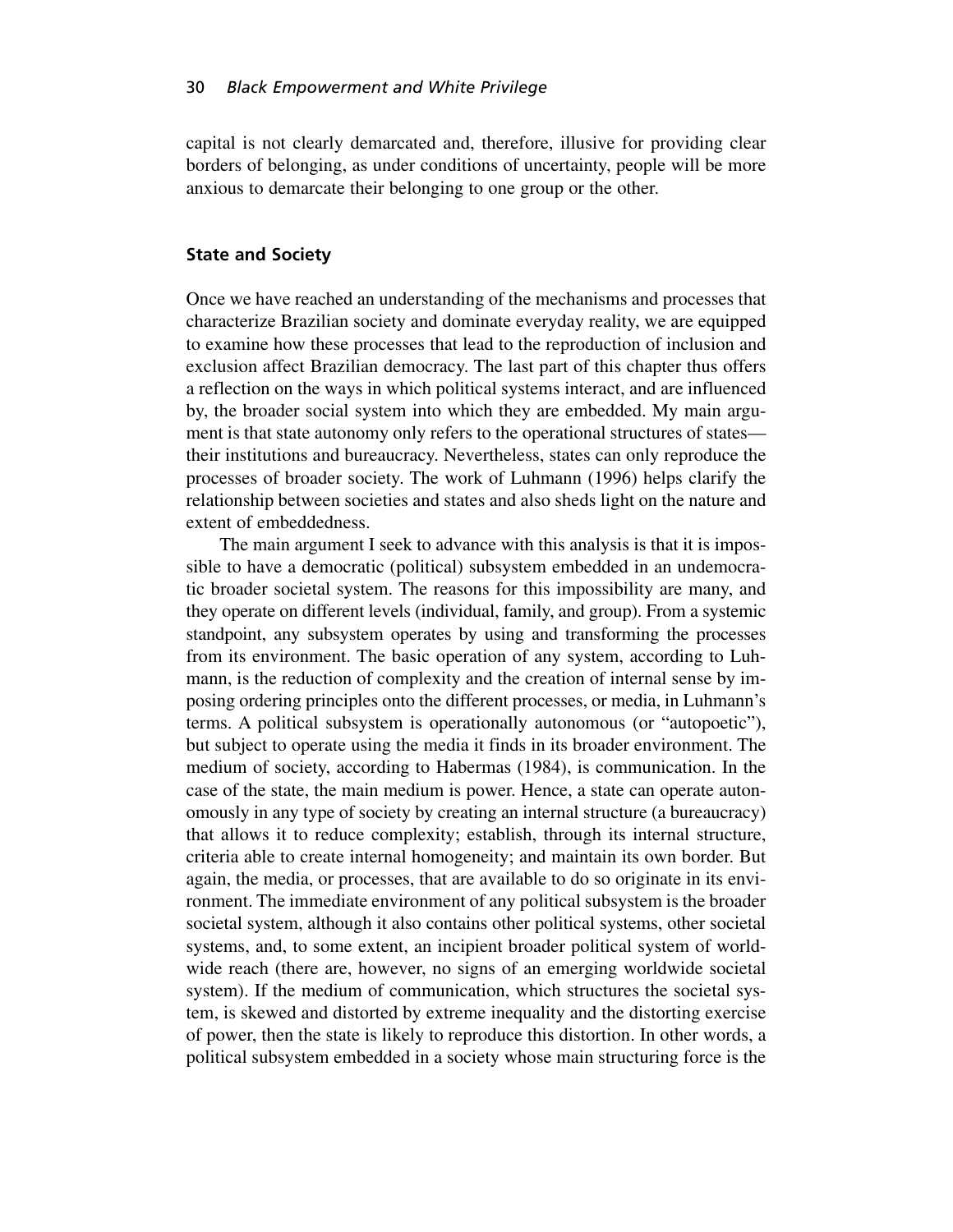reproduction of inequality will necessarily reproduce inequality in its own internal operations, as well as in the outcomes it produces.

Thus, to capture the workings, achievements, potentials, failures, and shortcomings of states, instead of focusing exclusively on the internal processes that together constitute its operational structure, one needs to focus on two additional elements. First is the nature and content of the quality of processes, that is, the media used for internal communication within the system. Second, one needs to include an analysis of the broader societal system and other subsystems constituting the environment into which the subsystem of the state is embedded to capture the whole picture. After all, the subsystem of the state constitutes itself by processing information from its environment, reducing complexity, and thus differentiating itself from its environment.

How can these rather abstract categories be applied to the analysis of Brazilian democracy? An analysis of the quality of processes that constitute Brazil's broader society is needed. If the processes that constitute a society are extremely skewed and inequality becomes the main structuring force of a society, then inequalities pollute the operation of the state system, which ends up reproducing them.11 Understanding how inequality structures a society thus leads us to an understanding of the ways that states reproduce these inequalities. In the case of Brazil, if the struggle over access and privilege is the main characteristic of its broader society, the Brazilian state will necessarily reproduce the mechanisms and processes associated with this struggle, because although structurally autonomous, the state relies on the processes of broader society as core media for its functioning.

Indeed, the Brazilian state has been consistently plagued by political scandal ever since its redemocratization was completed in 1985. The main trait of these political scandals can easily be detected as a spillover of societal inequalities into the political system, which typically takes the form of establishing patron-client relationships. Clientelism thus became an endemic phenomenon of post-1985 Brazilian democracy, where political officeholders use their office not to serve the general public, but as a tool to establish their own membership in the group of the included. Once there, instead of perceiving themselves and being perceived by the majority—as public servants, they become arbitrary administrators of privatized public goods. Once in office, state representatives, as well as higher-ranking bureaucrats, join the political class, a term that reflects their elevated status as belonging to a distinctive group. As members of the political class, or even simply as administrators of power, they reproduce their belonging to a privileged group by differentiating it from those that do not. Disrespect, clientelism, nepotism, and the like are thus manifestations of a problem that has much deeper roots and a much more diversified repertoire, which routinely includes manipulation, intimidation, infantilization, and cooptation of the historically excluded.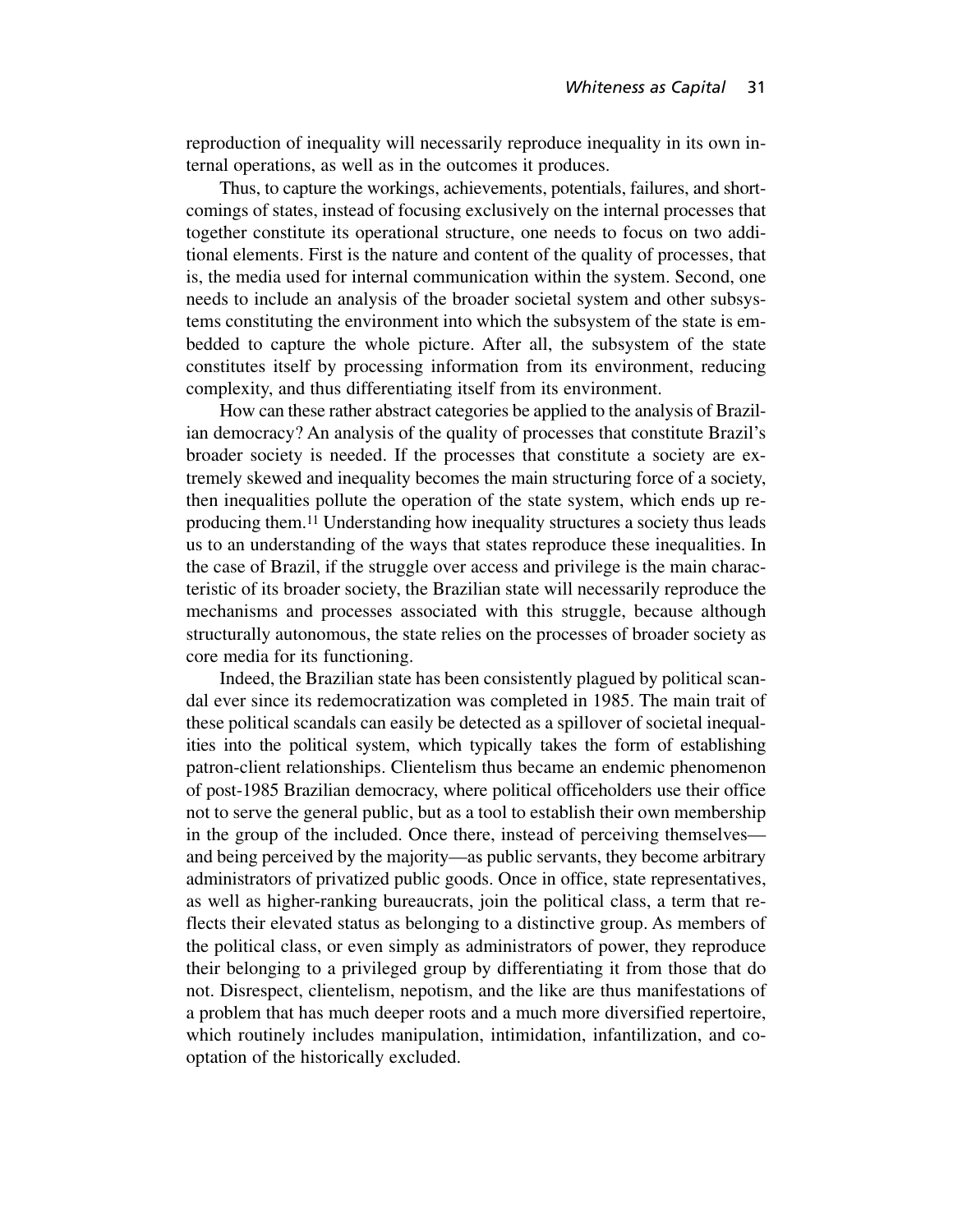#### **Conclusion: Inclusion, the Society, and the State**

Taken together, the concept of inclusion has material and symbolic dimensions. Whiteness is a crucial element of its construction, as it overdetermines those able to claim it with success. Most importantly, inclusion functions in relation vis-à-vis exclusion, and, as such, it requires the maintenance of exclusion to be effective. Being effective refers to its ability to demarcate the social terrain of all the included. This terrain is homogeneous and depends critically on its border maintenance. If individuals that are not clearly identifiable as included penetrate its borders, inclusion runs the risks of losing its main function, namely to secure and defend privilege. The main importance of conceptualizing inclusion is that it allows for an analysis of the strategies used by historically privileged groups to maintain their inherited privilege. In addition to its analytical power, inclusion has an ontological dimension, because Brazilians actively apply strategies to reproduce inclusion through exclusion. The effects and outcomes of applying these strategies bear very real and tangible outcomes for all those affected by them. Inequality also penetrates the state, because states are structurally embedded in societies and rely on the processes, or media, produced in broader societies for their interaction, constitution of identity, and the creation of institutions. These institutions provide the structures that guide and channel the substratum of their agency, namely processes, or media, but they cannot change them. In the final analysis, the struggle over privilege characterizes the quality of daily interactions in Brazilian society, and hence distorts the quality of societal processes in broader society, as well as the processes that constitute the interactions within its political system.

#### **Notes**

1. I am, of course, influenced by Foucault's analysis of "Discipline and Punish" and his analysis of the different ways power influences our societal relationships.

2. Pierre Bourdieu (1984) undoubtedly advanced our understanding of the inner divisions of societies when he offered his own diagram of social distinction based on group-specific habitus.

3. The most helpful discussion about the interrelation between economic and cultural exclusion is also the most helpful for the discussion of inclusion, namely the seminal articles written by Nancy Fraser (1998: 140–149) and Judith Butler (1998: 33–43).

4. Engels wrote, "According to the materialist conception, the determining factor in history is, in the final instance, the production and reproduction of immediate life. This, again, is of a twofold character: on the one side, the production of the means of existence, of food, clothing, and shelter and the tools necessary for that production; on the other side, the production of human beings themselves, the propagation of the species" (quoted from Butler 1998: 41).

5. Being poor is defined by Brazilian convention as earning less than one-half a minimum wage per capita, i.e., less than R\$175 (US\$80) per month.